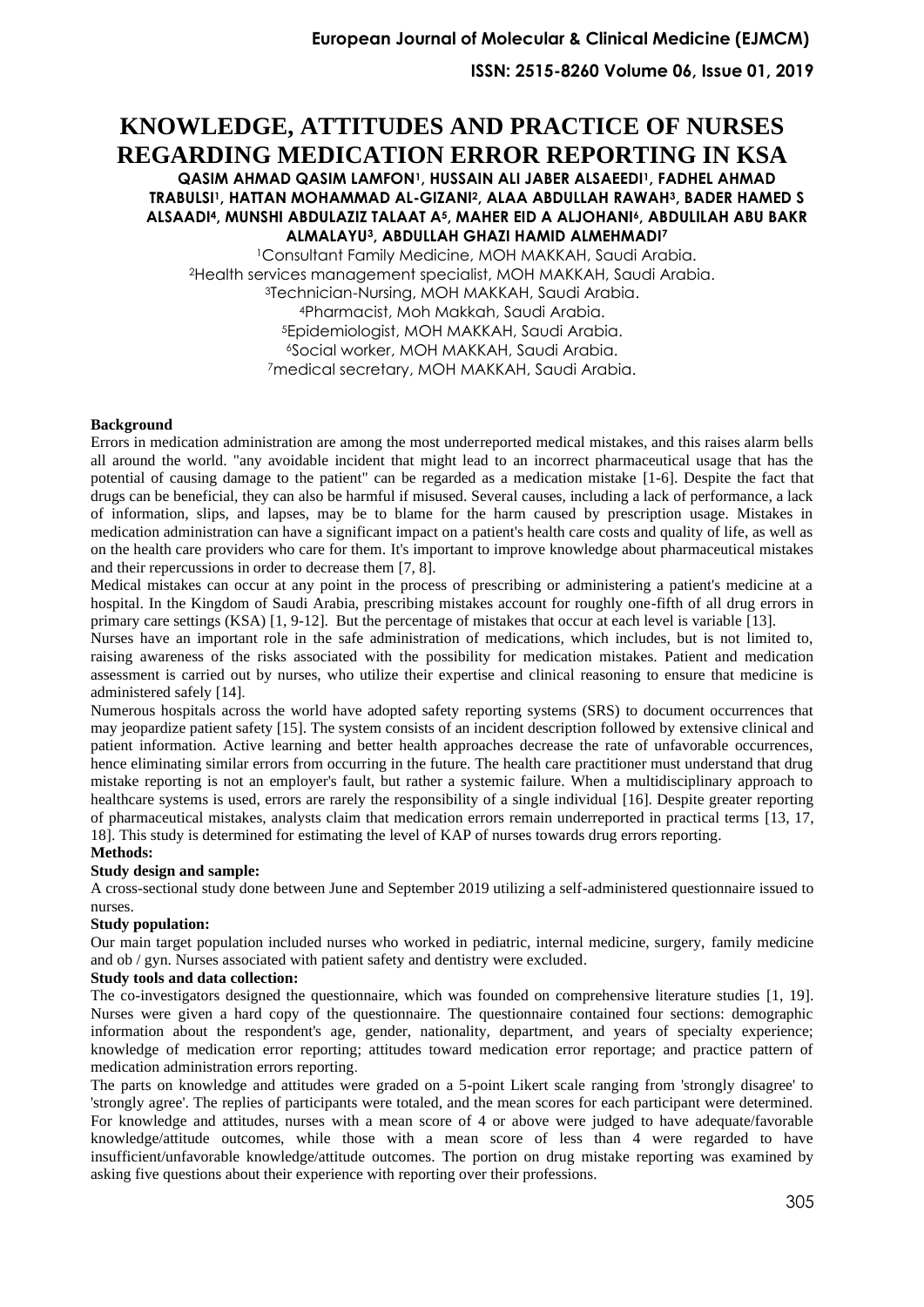## **European Journal of Molecular & Clinical Medicine (EJMCM)**

### **ISSN: 2515-8260 Volume 06, Issue 01, 2019**

### **Ethical approval:**

The study gained Institutional Review Board (IRB) permission for the project. All research respondents gave informed consent. The study preserved confidentiality of the participants through the study since no personally identifiable information was acquired.

### **Statistical analysis:**

IBM SPSS software for Windows version 21.0 was used to gather and analyze all data. P-values less than 0.05 were statistically significant.

### **Results:**

### **Demographics of the studied subjects:**

The demographics and work experience of the included nurses were presented in Table. 1. **Table (1): Demographics of included nurses:**

| 35                |             |  |
|-------------------|-------------|--|
| $\overline{5}$    |             |  |
|                   |             |  |
| ge                |             |  |
| $n\pm SD$         | $\pm 8.713$ |  |
| r                 |             |  |
| e                 |             |  |
| ale               |             |  |
| tment             |             |  |
| zery              |             |  |
| licine            |             |  |
| <b>GYN</b>        |             |  |
| atrics            |             |  |
| of education      |             |  |
| s than University |             |  |
| versity           |             |  |
| graduate          |             |  |
| experience        |             |  |
|                   |             |  |
| Ι.                |             |  |
|                   |             |  |
| ge                |             |  |
| $n \pm SD$        | $-3.018$    |  |
|                   |             |  |

#### **Knowledge score of the nurses:**

The greatest number of nurses agreed and strongly agreed that they would report medication errors including reporting inadequate dose, prevention of medication to the patient, and doesn't receive a medication as prescribed. Also, the majority showed that they have good knowledge regarding when to report a medication error. The total knowledge score was high among half of the nurses and average among 31% of them showing high total knowledge score. positive attitude toward respecting the rights of the patients at any department of the hospital including justice, fairness, care, attention, respect, elimination of uncomfortable and noisy factors, safe environment, no racism, visiting times, companion, ability to use complaints and lawsuits, change health institutions, emergency medical interventions, proper information, Nursery education, adequate and qualified services.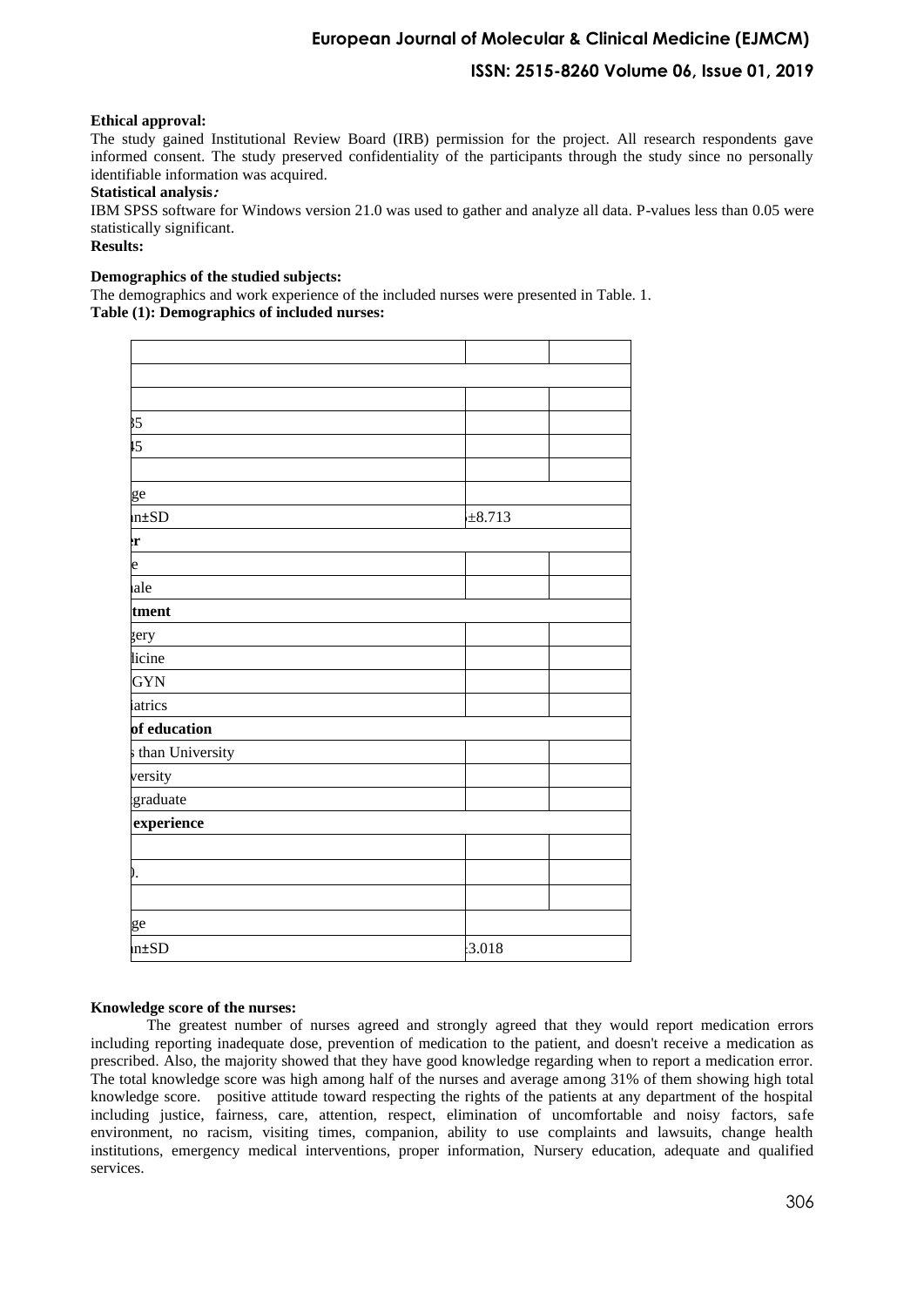**Table (2): knowledge and attitude of studied participants.** 

|                      | ledge of Medication Error Reporting (KOMER) |     |    |  |                  | <b>uare</b> |     |        |
|----------------------|---------------------------------------------|-----|----|--|------------------|-------------|-----|--------|
|                      | ţlу<br>ee                                   | ee. | al |  | <b>gly</b> agree | igreement   |     | le     |
| would<br>report      |                                             |     |    |  |                  |             |     |        |
| if<br>ation<br>error |                                             |     |    |  |                  |             | DO. | $\ast$ |
| ts is prescribed an  |                                             |     |    |  |                  |             |     |        |
| uate dose.           |                                             |     |    |  |                  |             |     |        |
| ld report an error   |                                             |     |    |  |                  |             |     | $\ast$ |
| medication was       |                                             |     |    |  |                  |             |     |        |
| ited from reaching   |                                             |     |    |  |                  |             | DO. |        |
| tient                |                                             |     |    |  |                  |             |     |        |
| would<br>report      |                                             |     |    |  |                  |             |     | $\ast$ |
| if<br>ation<br>error |                                             |     |    |  |                  |             |     |        |
| ts doesn't receive a |                                             |     |    |  |                  |             |     |        |
| ation as prescribed. |                                             |     |    |  |                  |             |     |        |
| eve I have good      |                                             |     |    |  |                  |             |     |        |
| edge of when a       |                                             |     |    |  |                  |             | DO. | $\ast$ |
| ation error should   |                                             |     |    |  |                  |             |     |        |
| orted                |                                             |     |    |  |                  |             |     |        |

Table. 3: Knowledge score among the participants.

### **knowledge**

| edge        |              |        |  |
|-------------|--------------|--------|--|
|             |              |        |  |
|             |              |        |  |
| ge          |              |        |  |
|             |              |        |  |
|             |              |        |  |
|             |              |        |  |
|             | $\mathbf{S}$ | 4.011  |  |
|             |              |        |  |
| <b>uare</b> |              | $\ast$ |  |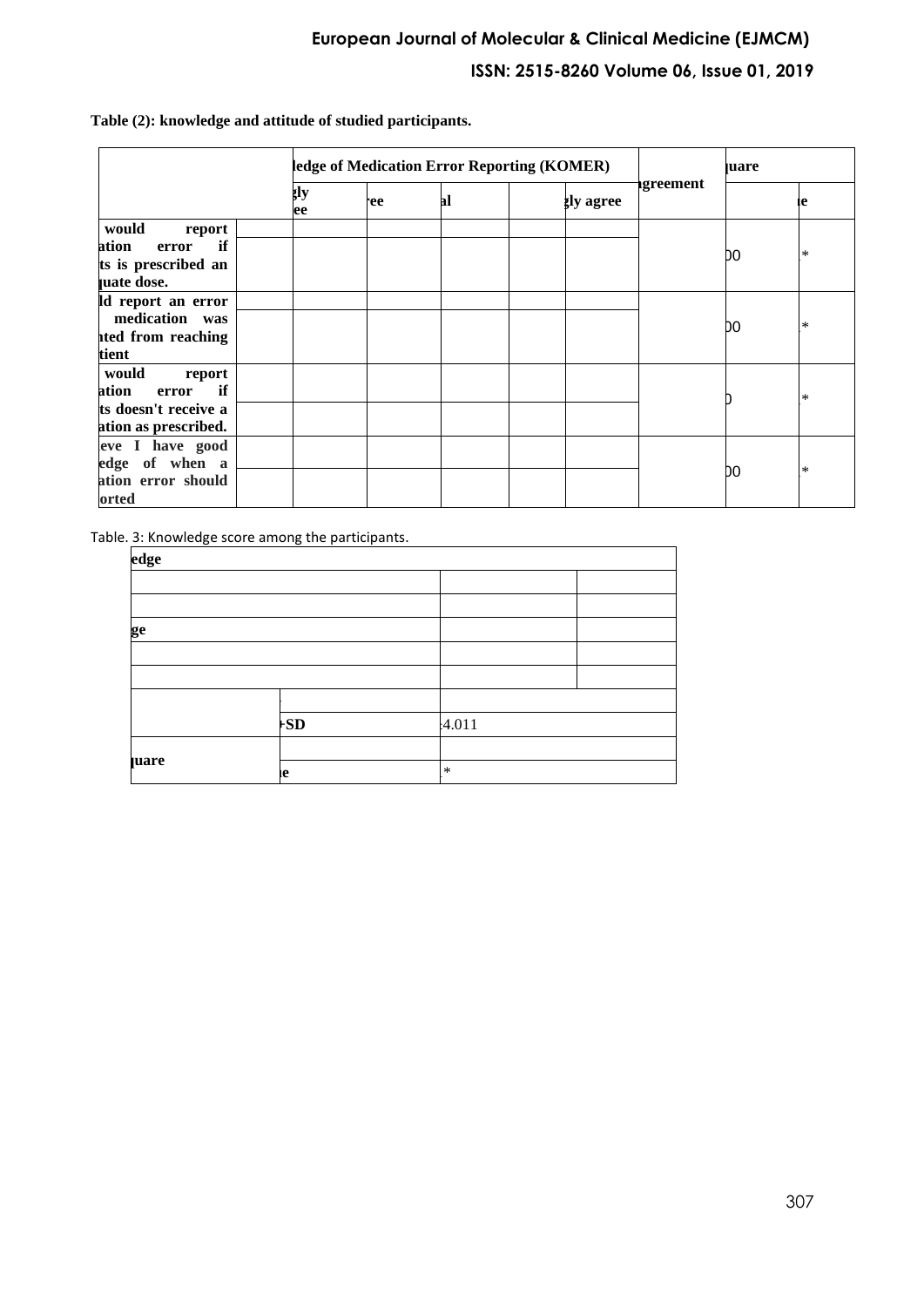

Fig. 1: Total knowledge of the nurses

#### **Attitude score and practice score:**

About 45% of interviewees agreed on the critical nature of reporting mistakes, even if they did not affect the patient and 77% of them agreed that when reporting medication errors, they should keep the data confidential. Some responders (47 percent) indicated that they would rather educate people who created medication errors than report them. Around 69.4% of nurses agreed that they would not hesitate to report a medication error, whereas 47 percent expressed that it's not their responsibility to report a drug error caused by someone else. The level of attitude was high among the majority (41%) and average among 37% (Table. 4&5, Fig. 2).

The practice pattern showed a low level of reporting pattern as 96% of respondents were aware of how to report a drug mistake. More than half (59 percent) of individuals reported no prescription mistakes during their employment while 32% reported one to four medication mistakes, 7% percent reported five to ten medication errors, and 2 percent reported more than ten prescription errors. When questioned about the impact of the SRS on the frequency of medication mistakes, the majority of nurses (64 percent) indicated a lack of information, while only 28% indicated a decrease in the number of errors. Less than half of participants (46%) agreed to report their coworkers if they produced a single medicine error, 27% if they repeated the problem, 15% never reported a colleague, 12 percent agreed to report if they made more than 3 errors.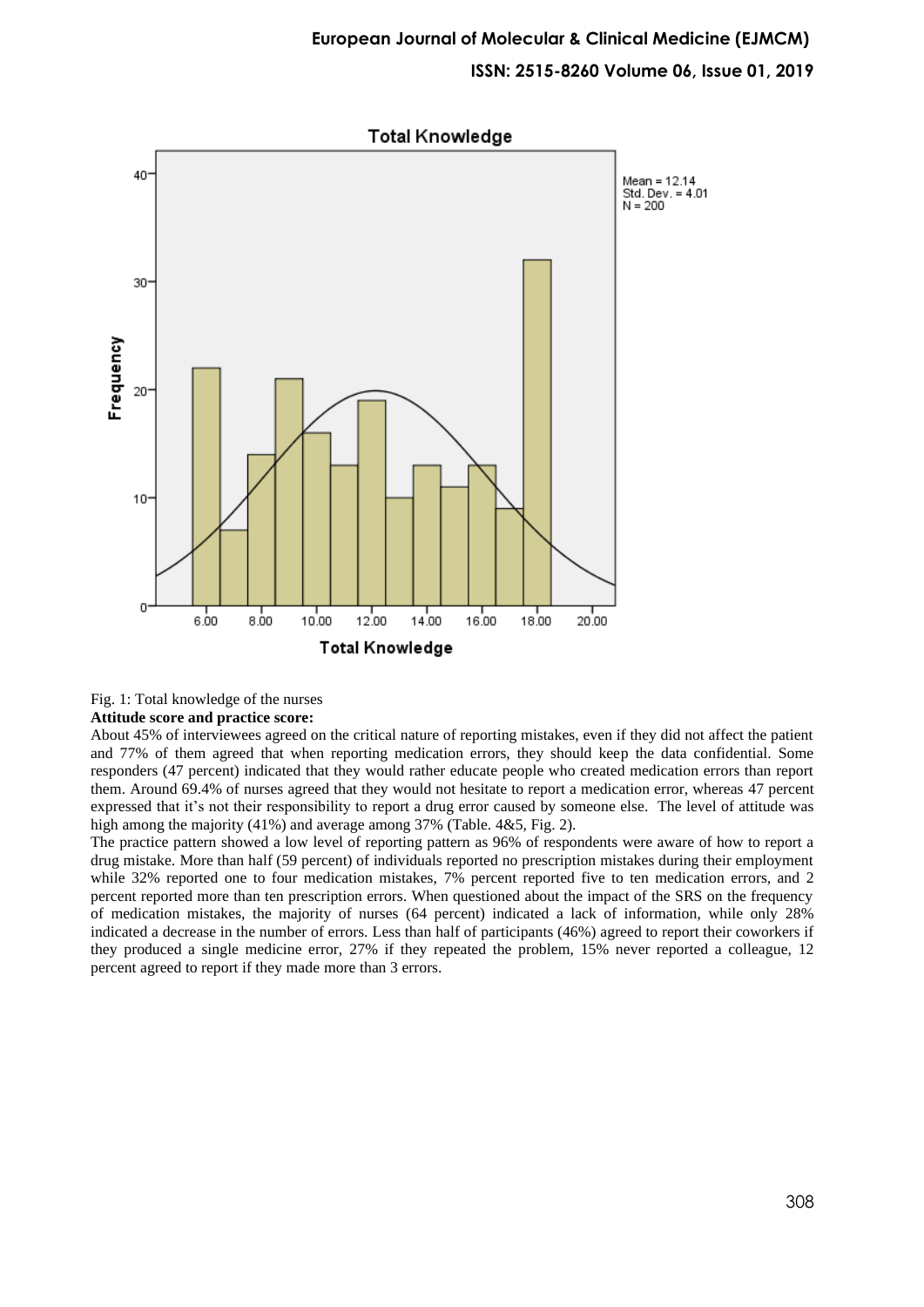| Table (3): attitude level: |     |             |
|----------------------------|-----|-------------|
|                            | des |             |
|                            |     | ation error |

|                                                                                  | Healthcare<br><b>Professionals</b><br>des<br>towards<br>of<br>ation error reporting |     |    |                  |           | <b>uare</b> |        |
|----------------------------------------------------------------------------------|-------------------------------------------------------------------------------------|-----|----|------------------|-----------|-------------|--------|
|                                                                                  | şlу<br>ee                                                                           | ee. | al | <b>gly agree</b> | ıgreement |             | ıе     |
| don't<br>ation<br>error<br>reported<br>if<br>to<br>ed before reaching<br>tients  |                                                                                     |     |    |                  |           |             | $\ast$ |
| disclose<br>nation<br>$\mathbf{I}$<br>reporting<br>ation error will be<br>ential |                                                                                     |     |    |                  |           | DO          | $\ast$ |
| ot my responsibility<br>report medication<br>caused by someone                   |                                                                                     |     |    |                  |           |             | $\ast$ |
| er to educate people<br>make medication<br>rather than repost<br>rors            |                                                                                     |     |    |                  |           |             | $\ast$ |
| not hesitate before I<br>report<br>to<br>a<br>ation error                        |                                                                                     |     |    |                  |           | DO          | $\ast$ |

## **Table. 4: total attitude score:**

| des         |       |        |  |  |
|-------------|-------|--------|--|--|
|             |       |        |  |  |
|             |       |        |  |  |
| ge          |       |        |  |  |
|             |       |        |  |  |
|             |       |        |  |  |
|             |       |        |  |  |
|             | $+SD$ | 4.596  |  |  |
|             |       |        |  |  |
| <b>uare</b> | ιe    | $\ast$ |  |  |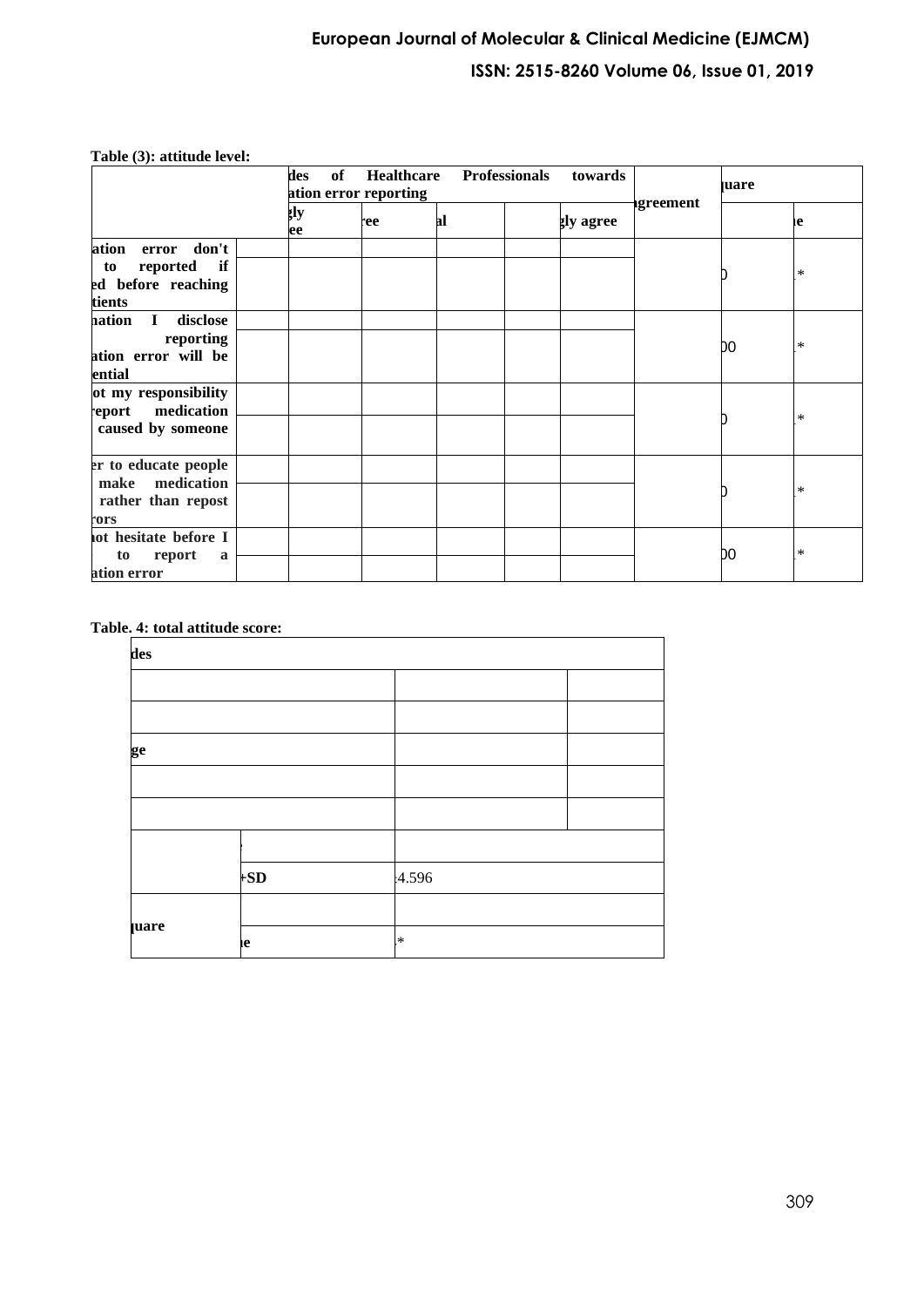

**Fig. 2: attitude level among nurses**

The higher the knowledge, the higher the attitude score showing a positive significant relation between knowledge and attitude (Fig.3). As for the correlation between knowledge, attitude with nurses' demographics, only the higher years of experience showed significant effect on the higher level of knowledge and attitude (Table. 6).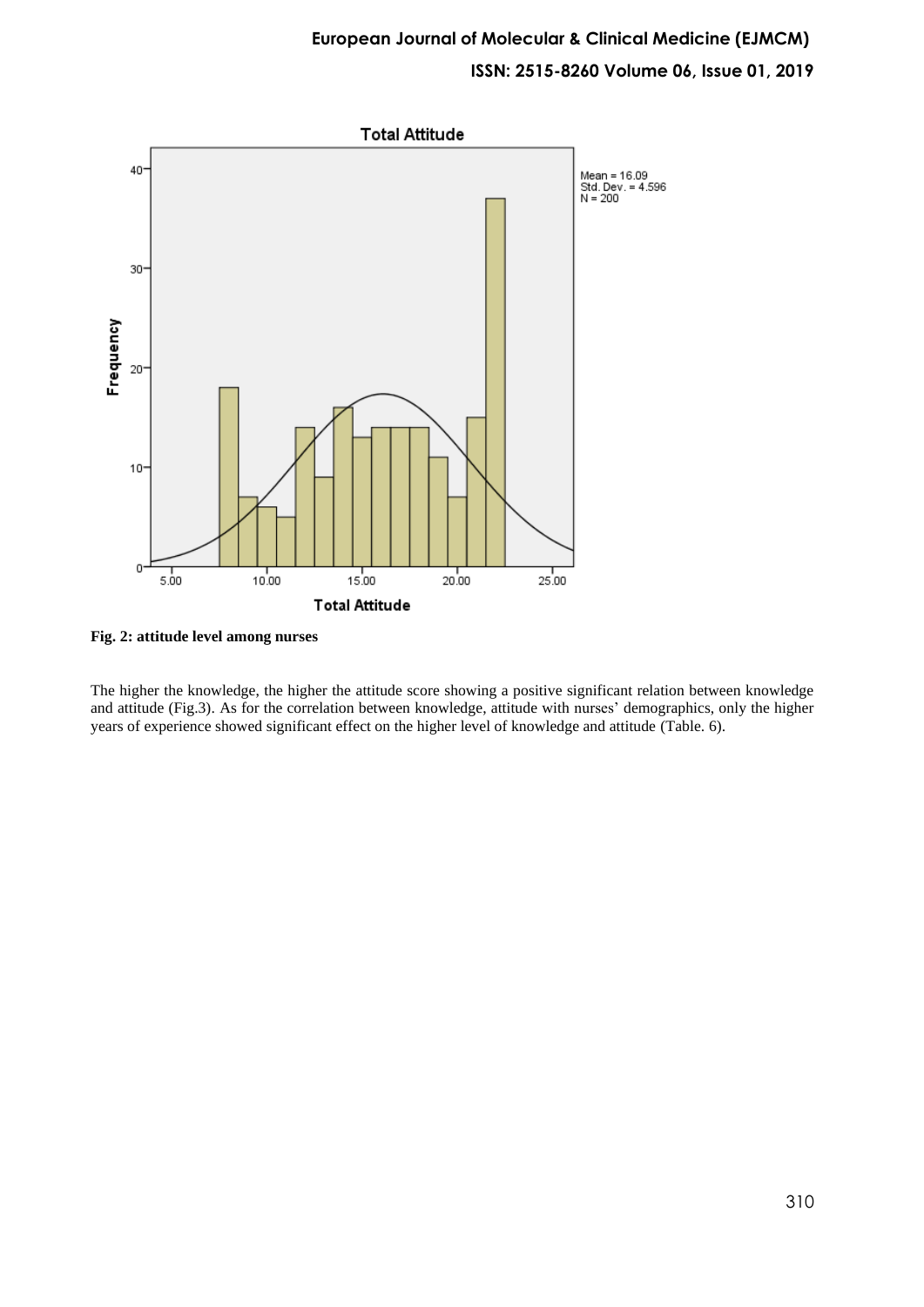

Fig. 3: correlation between knowledge and attitude

Table (6): Relation between different studied basic demographic data and knowledge, attitude score.

|                  |                | <b>Knowledge</b> |        | <b>Attitude</b> |        |
|------------------|----------------|------------------|--------|-----------------|--------|
|                  |                |                  | le     |                 | ιe     |
|                  |                |                  |        |                 |        |
| <b>Knowledge</b> |                |                  |        |                 |        |
|                  |                |                  |        |                 |        |
| <b>Knowledge</b> | e              |                  |        |                 |        |
|                  |                |                  |        |                 |        |
|                  | han University |                  |        |                 |        |
| <b>Knowledge</b> | rsity          |                  |        |                 |        |
|                  | aduate         |                  |        |                 |        |
|                  |                |                  |        |                 |        |
|                  | ine            |                  |        |                 |        |
| <b>Knowledge</b> | <b>parents</b> |                  |        |                 |        |
|                  | rics           |                  |        |                 |        |
| <b>Knowledge</b> |                |                  |        |                 |        |
|                  |                |                  | $\ast$ |                 | $\ast$ |
|                  |                |                  |        |                 |        |

### **Discussion**

Nurses use their fundamental understanding of patient conditions and organizational procedures to apply clinical reasoning to ensure that medications are administered safely to their patients. Clinical reasoning employed by nurses to support pharmaceutical safety was only partially articulated, and there was little evidence to support this claim [\[5,](#page-7-4) [14\]](#page-8-1).

The participants' understanding of medication mistake reporting was satisfactory, and they agreed with the assertion that reporting drug errors is everyone's duty. Our survey participants agreed that reporting medication mistakes occurred as a result of medicine not being delivered, medication being administered that was not prescribed, or medication not being received as recommended. Conversely, it was shown that individuals had a common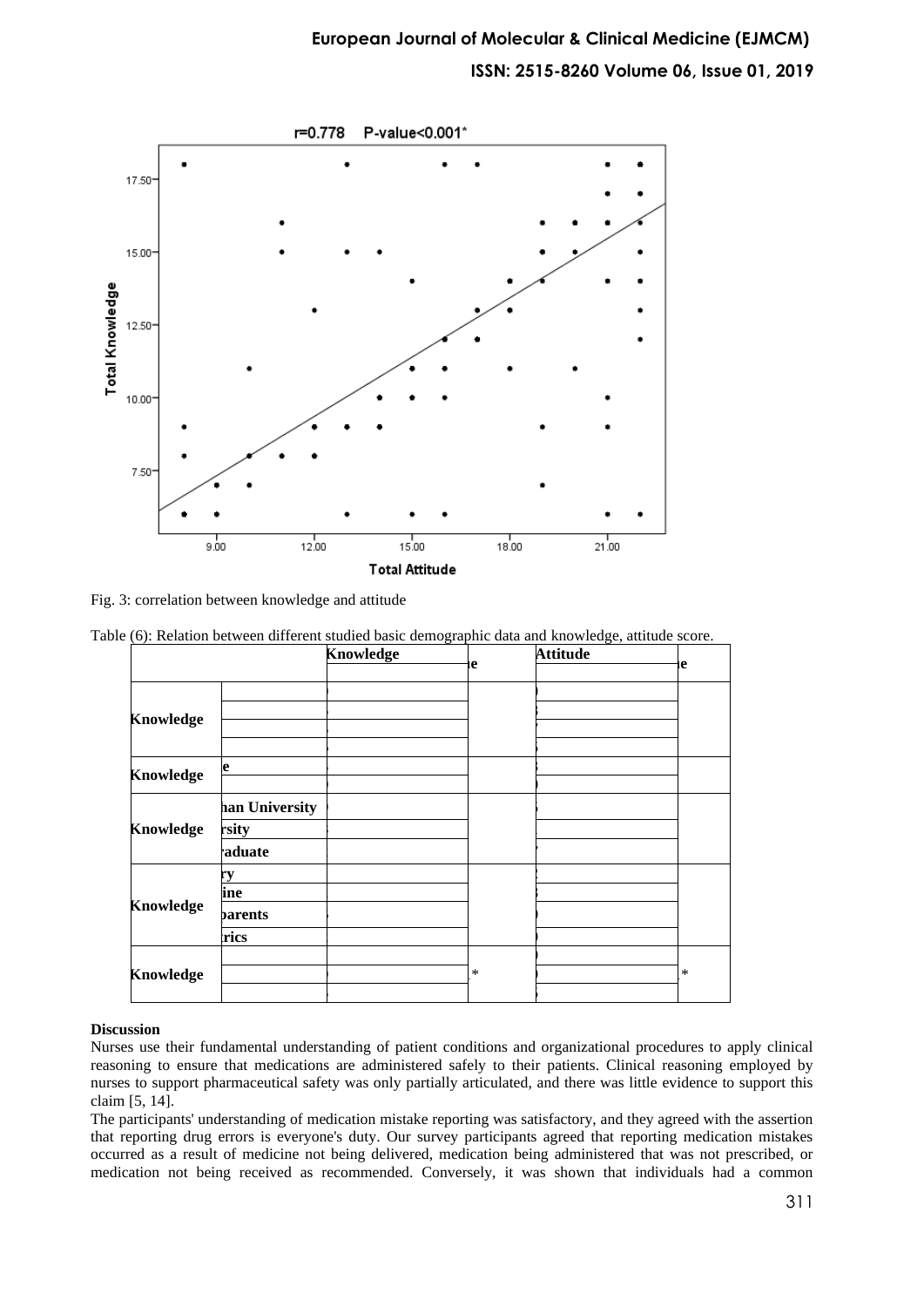## **European Journal of Molecular & Clinical Medicine (EJMCM)**

### **ISSN: 2515-8260 Volume 06, Issue 01, 2019**

propensity to withhold reporting if they got an insufficient amount of the prescribed drug [\[20\]](#page-8-7). This was in the same respect with a Saudi study conducted at Riyadh showing that nurses have high tendency to report errors regardless the type of error or the severity of disease [\[1\]](#page-7-0). In this study, gender, age and department had no effect on knowledge and attitude and only the higher the level of experience was associated with higher knowledge and attitude scores  $[20]$ .

The level of practice was low to average among most of the nurses which is according with other studies showing higher levels of underreporting of medication errors [\[21,](#page-8-8) [22\]](#page-8-9) while it was in contrast with the Saudi study which showed higher levels of medication reporting practices [\[1\]](#page-7-0).

This study is one of the least studies conducted among nurses in KSA to study their KAP toward medication errors reporting. There are certain limitations to this survey because it is based on a questionnaire. There may have been issues with recollection bias, response bias, and communication hurdles between the researchers and participants, which may have resulted in inaccurate results. Study findings cannot be applied to all nurses because the study was done at only 5 health care institution and involved 303 nurses.

Additional centers and more participants can be included in future studies to examine the obstacles to underreporting of medication mistakes despite having enough information and an optimistic attitude .

#### **Conclusion:**

High level of knowledge and attitude regarding reporting drug errors was shown in the present study however the level of practice is still lower than the worldwide data. Human error and mistakes are unavoidable, but patient safety must always be a top concern for healthcare personnel. Despite the prevalence of pharmaceutical mistakes in clinical practice, they are often thought to be underestimated. However, strengthening error reporting together with strong regulations, and sufficient training of health care personnel, could enhance the reporting process and subsequently improves the treatment offered to patients. Therefore, we urge that all health care practitioners be required to take mandatory drug safety training and that error detecting alarms and software should be used to reduce the risk of mistakes.

**Funding:** the study was self-funded by the author.

**Conflict of interest:** no conflict of interest.

#### **References:**

<span id="page-7-0"></span>1. Alsulami SL, Sardidi HO, Almuzaini RS, Alsaif MA, Almuzaini HS, Moukaddem AK, et al. Knowledge, attitude and practice on medication error reporting among health practitioners in a tertiary care setting in Saudi Arabia. Saudi medical journal. 2019;40(3):246-51.

2. Brady AM, Malone AM, Fleming S. A literature review of the individual and systems factors that contribute to medication errors in nursing practice. Journal of nursing management. 2009;17(6):679-97.

3. Hallit S, Hajj A, Shuhaiber P, Iskandar K, Ramia E, Sacre H, et al. Medication safety knowledge, attitude, and practice among hospital pharmacists in Lebanon. Journal of evaluation in clinical practice. 2019;25(2):323-39.

4. Keers RN, Plácido M, Bennett K, Clayton K, Brown P, Ashcroft DM. What causes medication administration errors in a mental health hospital? A qualitative study with nursing staff. PloS one. 2018;13(10):e0206233.

<span id="page-7-4"></span>5. Rohde E, Domm E. Nurses' clinical reasoning practices that support safe medication administration: An integrative review of the literature. Journal of clinical nursing. 2018;27(3-4):e402-e11.

6. Samsiah A, Othman N, Jamshed S, Hassali MA. Knowledge, perceived barriers and facilitators of medication error reporting: a quantitative survey in Malaysian primary care clinics. International journal of clinical pharmacy. 2019;42(4):1118-27.

<span id="page-7-1"></span>7. Ranchon F, Salles G, Späth HM, Schwiertz V, Vantard N, Parat S, et al. Chemotherapeutic errors in hospitalised cancer patients: attributable damage and extra costs. BMC cancer. 2011;11:478.

<span id="page-7-2"></span>8. Rodziewicz TL, Houseman B, Hipskind JE. Medical Error Reduction and Prevention. StatPearls. Treasure Island (FL): StatPearls Publishing

Copyright © 2021, StatPearls Publishing LLC.; 2021.

<span id="page-7-3"></span>9. Khoja T, Neyaz Y, Qureshi NA, Magzoub MA, Haycox A, Walley T. Medication errors in primary care in Riyadh City, Saudi Arabia. Eastern Mediterranean health journal = La revue de sante de la Mediterranee orientale = al-Majallah al-sihhiyah li-sharq al-mutawassit. 2011;17(2):156-9.

10. Khoja T, Qureshi NA, Neyaz Y, Magzoub MA, Haycox A, Walley T. Physicians' medication prescribing in primary care in Riyadh City, Saudi Arabia. Literature review, part 2: rational prescribing. Eastern Mediterranean health journal = La revue de sante de la Mediterranee orientale = al-Majallah al-sihhiyah li-sharq al-mutawassit. 2011;17(2):132-9.

11. Neyaz Y, Qureshi NA, Khoja T, Magzoub MA, Haycox A, Walley T. Physicians medication prescribing in primary care in Riyadh City, Saudi Arabia. Literature review, part 1: variations in drug prescribing. Eastern Mediterranean health journal = La revue de sante de la Mediterranee orientale = al-Majallah al-sihhiyah li-sharq almutawassit. 2011;17(2):126-31.

12. Qureshi NA, Neyaz Y, Khoja T, Magzoub MA, Haycox A, Walley T. Physicians' medication prescribing in primary care . in Riyadh City, Saudi Arabia. Literature review, part 3: prescribing errors. Eastern Mediterranean